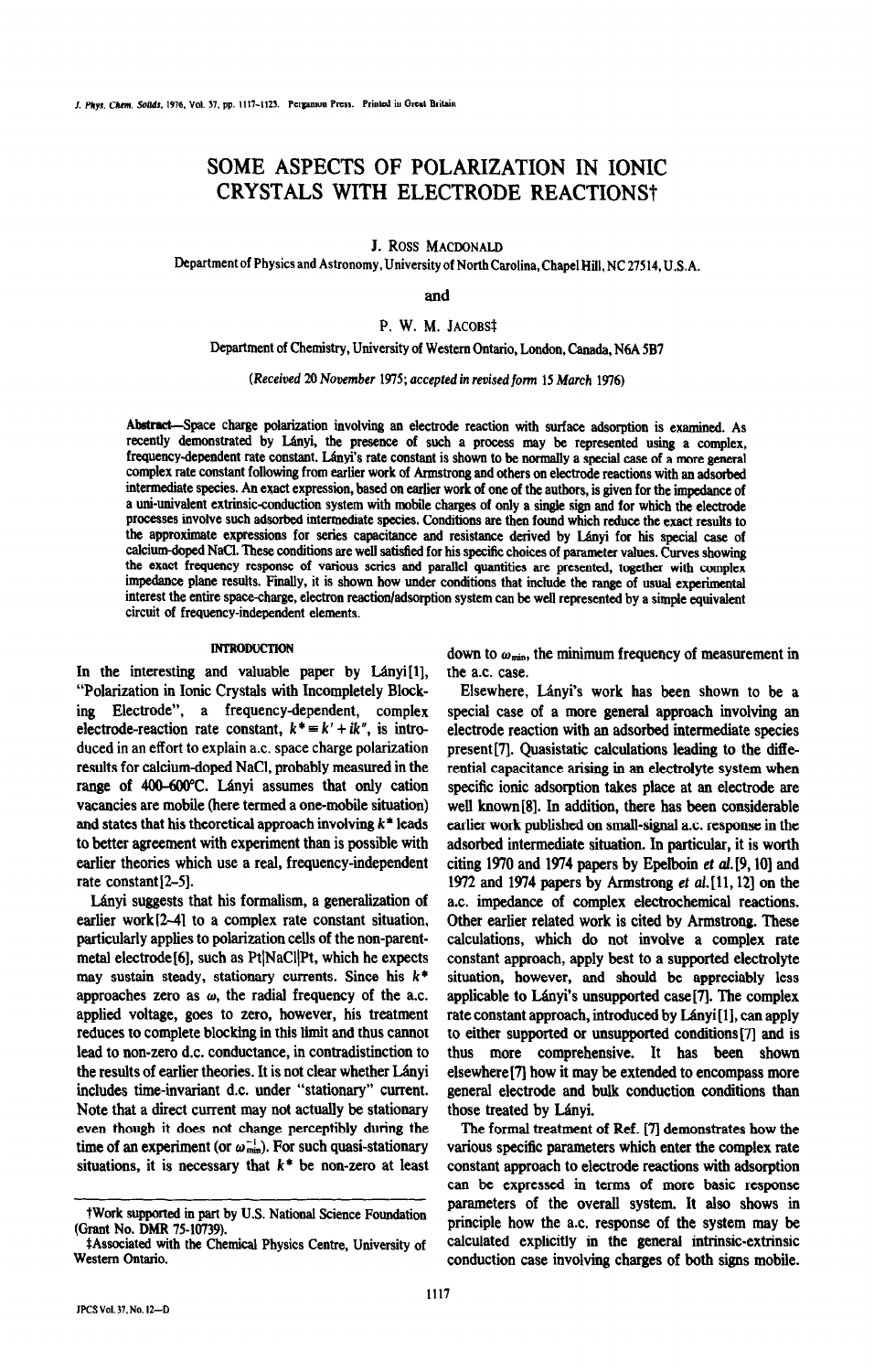No interpretive numerical or pictorial results are given, however, and the present paper remedies this lack for Lanyi's specific case: strongly extrinsic  $n$ -type ionic Schottky-defect materials with positive charges taken immobile.

## LÁNYPS SERIES CAPACITANCE

One of Lányi's most significant results in his expression for series capacitance per unit electrode area,  $C_s$ , as a function of  $\omega$ . The unit-area qualifier will be omitted for brevity in the rest of this paper. In order to make direct contact with earlier work, it will be convenient to express L&nyi's result in terms of dimensionless variables. Define the dielectric relaxation time as  $\tau_D = \epsilon/4\pi\sigma$ , where  $\epsilon$  and  $\sigma$  are the bulk permittivity and conductivity. Introduce the normalized frequency  $\Omega = \omega \tau_D$ . Further, let [2, 4]  $r_{n\infty} = (l/D_n)k_0$  and  $r_{n1} = \tau_D(k, l/c)$ , where the r's are dimensionless boundary value parameters which are simply related to the real  $k_0$  and  $k_r$  rate constants introduced by Lányi. Here  $l$  is the separation length of identical plane parallel electrodes;  $D_n$  is the diffusion coefficient for cation vacancies;  $k_0$  and  $k_r$  are ordinary electrochemical rate constants for forward and backward reactions; and  $l_0$  is defined by Lányi as the thickness of the layer on the surface of the electrode in which neutralized ions may be deposited. An internal relaxation time associated with the adsorption process (not necessarily that measured externally for the system as a whole) may also be defined from  $r_{n1}$  as  $\tau \equiv \tau_D/r_{n1} = l_0/k_r$ . One then finds, on using Lányi's derived frequency dependence for  $k^*$ , the following expression for the complex, dimensionless boundary condition parameter  $r_n^*$ ,

$$
r_n^* = r_{nL}^* = (l/D_n)k^* = r_{nL}' + ir_{nL}'' \equiv \Omega r_{n\infty}/(\Omega - ir_{n1})
$$
  
\n
$$
\equiv [\Omega r_{n\infty}/(r_{n1}^2 + \Omega^2)][\Omega + ir_{n1}].
$$
 (1)

The presence of specific adsorption has thus led to the replacement of the conventional constant boundary condition parameter by a frequency-dependent complex quantity. As  $\Omega \rightarrow 0$ ,  $r_{nL}^{*} \rightarrow 0$ , and for  $\Omega \rightarrow \infty$ ,  $r_{nL}^{*} \rightarrow r_{n\infty}$ . Note that when  $r_{n_1} = 0$ ,  $r_{n}^* = r_{n\infty}$ , equivalent to the frequency-independent quantity previously termed  $r_n$  [5] or  $\rho$  [4]. In the one-mobile situation, the corresponding boundary condition parameter for positive charges,  $r<sub>p</sub>$  or  $r_e^*$ , may be taken identically zero[13].

In the conventional treatment,  $r_n = 0$  ensures that negative charges are completely blocked at the electrode while  $r_n \rightarrow \infty$  specifies an infinitely fast (relative to other system processes) electrode reaction rate. Further interpretation of *r., will be given* later in this paper. The condition  $r_{n1} \rightarrow 0$  leads to  $\tau \rightarrow \infty$ . The resulting  $r_{nL}^* = r_{n\infty}$ case may be physically interpreted as a parent metal electrode situation: that where the mobile charges in the material of interest are ions of the electrode atoms. Then the ions can discharge in the ordinary way, building up the electrode. There is therefore no effective adsorption and  $r_n^*$  will be real and frequency independent.

Now define a Debye length in the one-mobile situation as  $L_{D1}$ , and let  $M_1 = l/2L_{D1}$ . Here

$$
L_{D1} = [\epsilon kT/4\pi e^2 n_0]^{\frac{1}{2}},\tag{2}
$$

where  $k$  is Boltzmann's constant,  $T$  is the absolute temperature,  $e$  is the protonic charge, and  $n_0$  is the equilibrium bulk concentration of unassociated, mobile cationic vacancies. Lányi's approximate result for  $C_s$  (his eqn 34) may now be written in the more transparent form

$$
C_{S}/C_{0} = \frac{r_{n1}^{2}(1+\alpha)^{2} + \Omega^{2}}{r_{n1}^{2}(1+\alpha) + \Omega^{2}},
$$
\n(3)

where

$$
\alpha = L_r/L_{D1} = [k_0/(k_r/l_0)]/L_{D1}
$$
  
=  $(\tau_D D_n/l L_{D1})(r_n \circ (r_n))$   
=  $(kT/e)(C_s (en_0 L_{D1})(r_n \circ (r_n))$   
=  $(2M_1)^{-1}(r_n \circ (r_n)) = (r_n \circ (2M_1)(\tau / \tau_D)).$  (4)

Here  $C_8 = \epsilon/4\pi l$  is the geometrical capacitance of the system, and  $C_0 = M_1 C_s = \epsilon/8\pi L_{D_1}$  is the capacitance of two equal diffuse double layers in series when  $M_1 \geq 1$  and  $L_{D1}$  is the appropriate Debye length. Note that the high frequency limiting value of the bulk conductance is  $G_{\infty} = R_{\infty}^{-1} = (e/l)(\mu_n n_0)$ , where the Einstein relation  $D_n =$  $(kT/e)\mu_n$  has been used in eqn (4), and  $\mu_n$  is the vacancy mobility. The dielectric relaxation time,  $\tau_D$ , is also equal to  $R<sub>z</sub>C<sub>g</sub>$ . The quantity *L*, in (4) is an effective recombination or reaction length.

Equation (3) shows that  $C_s \rightarrow C_0$  for  $\Omega \gg r_{n,1}(1+\alpha)$ ; i.e.  $\omega \gg \tau^{-1}(1 + \alpha) = (k_r/l_0) + (k_0/L_{DI})$ . This limit is essentially correct[l4] for a fully dissociated, one-mobile, situation as long as the resulting  $\Omega \ll 1$ , the main area of interest in space charge polarization experiments [13-15]. But note that  $r_{n}$ (1+ $\alpha$ ) may possibly exceed unity. Then  $C_{S}$  no longer reduces exactly to  $C_0$  and must be calculated in the  $\Omega \geq 1$  region from the exact results developed later in this paper. When  $r_{n1} \neq 0$  and  $\Omega \rightarrow 0$ ,  $C_s \rightarrow C_{so} \equiv C_0(1+\alpha)$ , possibly much greater than  $C_0$ . Note that the smaller  $r_{n_1}$ and thus the larger  $\alpha$ , however, the lower the frequency range at which the transition to  $C_{SO}$  takes place. Clearly,  $\alpha$ determines the amount of low-frequency-limiting capacitance of the system,  $C_0 \alpha = (r_{n\infty}/2r_{n\perp})C_g$ , arising directly from specific adsorption.

When  $r_{n*} \neq 0$  and  $r_{n+1} = 0$ , eqn (3) yields

$$
C_S \to C_0[1 + (r_{n\infty}/2M_1)^2 \Omega^{-2}], \tag{5}
$$

which goes to  $\infty$  as  $\Omega\rightarrow 0$ . Lányi argues that this reduction leads to the Beaumont-Jacobs (BJ) series capacitance [4], which he states also follows a  $\omega^{-2}$  dependence at low  $\omega$ values. This conclusion is incorrect. Beaumont and Jacobs implicitly take  $r_{n_1} = 0$  and actually work with the components of the polarization admittance of their system [4, 5, 16],  $Y_2$ , where  $Y_2 \equiv Y_T - (G_* + i\omega C_s)$ , and  $Y_T$ is the total admittance. They calculate no series expressions themselves. The parallel components of  $Y_2 \equiv$  $G_2 + i\omega C_2$  should not be used directly to obtain series components from  $Z_2 = Y_2^{-1}$  as Lányi evidently did since this procedure does not in general lead to a physically significant series capacitance.

The BJ results are actually consistent [13] with the very general equivalent circuit shown in Fig. 1[5,13-161 for which  $G_n \equiv R_n^{-1} = R_p^{-1} + R_E^{-1}$ . In the one-mobile **BJ**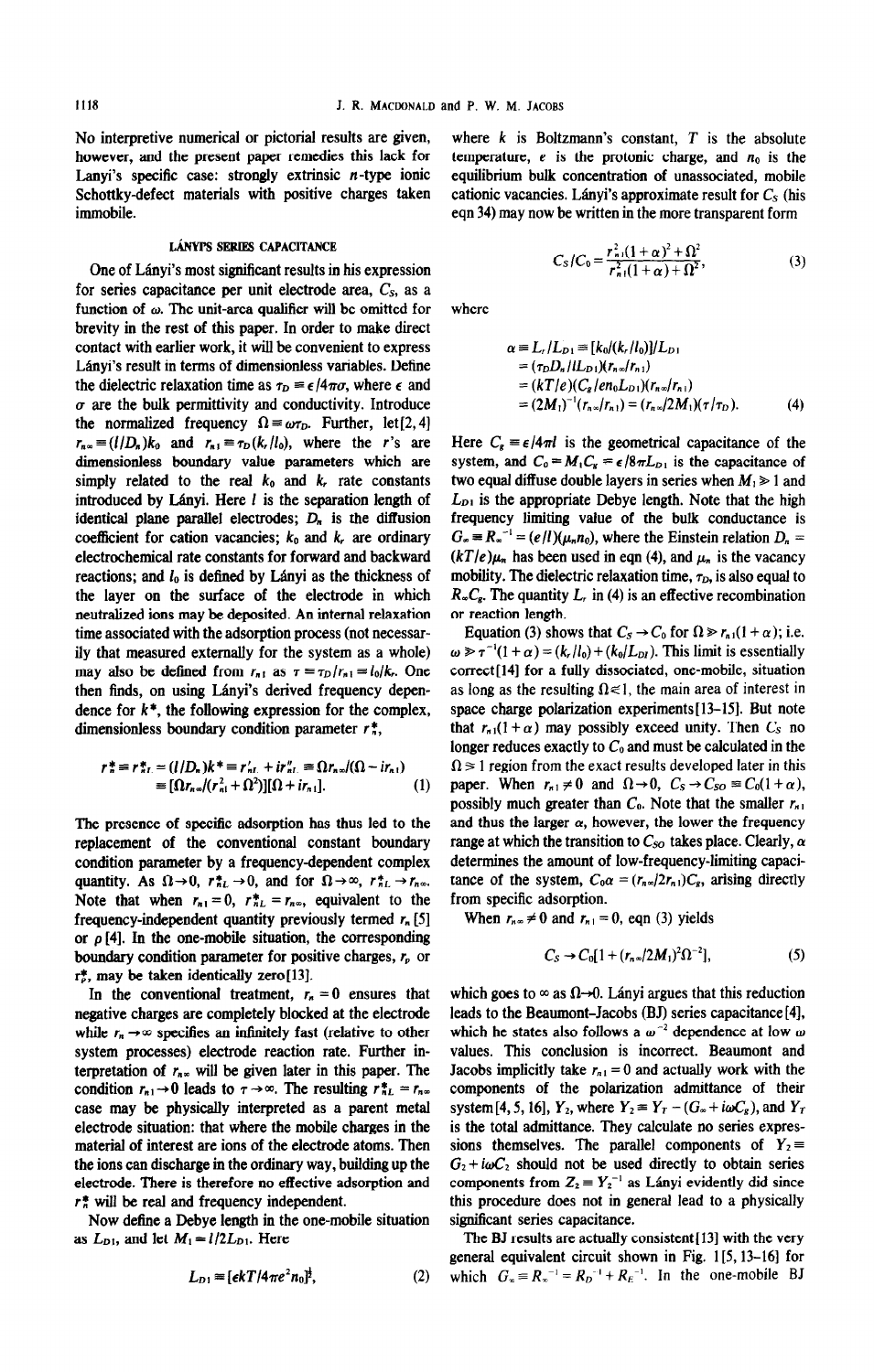

Fig. 1. General equivalent circuit for space charge situations.

situation, where  $r_n^* = r_{n_\infty} = \rho$ , the d.c. resistance,  $R_D$ , is not infinite, as it is in Lányi's treatment, unless  $p = 0$ . In fact, one finds [5, 13, 15],  $R_D = (1 + 2\rho^{-1})R_{\infty}$  and  $R_E =$  $(1+0.5\rho)R_{\infty}$ . The circuit of Fig. 1 is constructed with a maximum number of frequency-independent elements, includes the necessary  $C_s$  and  $R_p$  in their proper places, and puts all frequency dependent elements in the impedance  $Z_i$ . When the series quantities  $C_i(\omega)$  and  $R_i(\omega)$  are calculated [13] from the BJ result for  $Z_T$ , one finds that both  $C_i$  and  $R_i$  properly approach constant values as  $\omega \rightarrow 0$ . This result was, in fact, well known long before Lányi's work $[5, 13-16]$ . The quantities  $C_i$  and  $R_i$ are the physically significant series elements here. It is not physically meaningful, however, to express the total  $Z_T$ only in terms of overall series elements (not  $C_i$  and  $R_i$ ) when  $R_D < \infty$  since the series capacitance thus obtained will then indeed show a  $\omega^{-2}$  dependence as  $\omega \rightarrow 0$ . Since the high-frequency-limiting resistance  $R<sub>\infty</sub>$  is made up from  $R<sub>D</sub>$ , the discharge or d.c. resistance, and  $R<sub>E</sub>$  in parallel, it is clear that when  $R_p = \infty$  and the d.c. conductance is zero,  $R_E$ is just  $R<sub>o</sub>$ . As the following work demonstrates, this is just the case in Lanyi's  $r_{n1} \neq 0$  situation of pure adsorption. It is not the case, however, where the situation is not restricted to pure adsorption and  $R_D$  is finite.

# FXACT RESULTS **FOR TRB ONE-MOBILE CONDUCTION SITUATION**

Lányi's expressions for series capacitance and resistance are derived for a uni-univalent situation in which only negative charges are mobile. An exact solution of the general space charge-electrode reaction problem has been given, however, in which valences of positive and negative charges are taken arbitrary and both positive and negative species may be mobile with arbitrary mobiities[5l. Further, this solution involves arbitrary *r,*  and *m boundary* condition parameters instead of the Lányi special choices  $r_p = 0$  and  $r_n$  given by eqn (1). Thus, the above solution may be readily extended to include more general complex frequency-dependent expressions for  $r_p$  and  $r_n$  than those applicable in Lányi's special situation.

For example, consider the work of **Armstrong and**  collaborators[ 11,121 on reactions with adsorbed inter**mediates** which results directly in expressions for the faradaic admittance of the surface processes. As shown above, Lányi's complex rate constant obeys the limiting conditions  $r_n^* \rightarrow 0$  as  $\omega \rightarrow 0$  and  $r_n^* \rightarrow r_n$  as  $\omega \rightarrow \infty$ . Since finite rate constants contribute to the admittance of the system and since Armstrong's analysis shows that the limiting values of the contribution to the conductance G,

from electrode processes only, are (for the Armstrong-Henderson model)  $G \rightarrow R_{\infty}^{-1}$  (not the R<sub>n</sub> of the present paper) as  $\omega \to \infty$  and  $G \to R_{\infty}^{-1} + R_0^{-1}$  as  $\omega \to 0$ , the effect of an adsorbed intermediate species can cause the complex rate constant  $r_n^*$  to go not to zero as  $\omega \rightarrow 0$  but to some 6nite value, say *rno. This* additional dimensionless boundary condition parameter, which will be zero (Lányi) or positive in most but not all [11] cases of interest, here determines the  $R_D$  and  $R_E$  of Fig. 1 through  $R_{DN} =$  $R_D/R_\infty = [1+(2/r_{n0})]$  and  $R_{EN} = R_E/R_\infty = [1+(r_{n0}/2)]$  in the one-mobile situation. The expressions for the normalized quantities  $R_{DN}$  and  $R_{EN}$  are more complicated in the general case $[5, 13, 15]$  but still involve  $r_{n0}$  and its analogue  $r_{p0}$ . The more general form of  $r_{n}^{*}$  consistent with the Armstrong-Henderson analysis is, therefore,

$$
r_n^* = r_{n\infty} - \frac{(r_{n\infty} - r_{n0})}{1 + i\omega\tau}, \qquad (5)
$$

which correctly satisfies the above limiting conditions. In order to make contact with Lányi's complex rate constant  $r_{nL}^*$  (eqn 1) we identify the above time constant  $\tau$  with  $\tau_D/r_{n1}$ , giving

$$
r_n^* = \frac{\Omega^2 r_{n\infty} + r_{n0} r_{n1}^2 + i \Omega r_{n1} (r_{n\infty} - r_{n0})}{r_{n1}^2 + \Omega^2}.
$$
 (6)

which reduces to L&nyi's rate constant,

$$
r_{nL}^* = \frac{\Omega^2 r_{n\infty} + i \Omega r_{n1} r_{n\infty}}{r_{n1}^2 + \Omega^2},\tag{7}
$$

in the limit  $r_{n0} \rightarrow 0$ . The above very heuristic derivation of *r!:* has been avoided in subsequent work[71. There, an *ab*  initio calculation leads to eqn (5) above for  $r_n^*$  and to explicit expressions for  $r_{n\infty}$ ,  $\tau$ , and  $r_{n0}$  as well in terms of more basic properties of the material of interest and the electrode reactions present.

Consider now an extrinsic or intrinsic conduction situation involving, for simplicity, equal valence numbers for positive and negative mobile charges but arbitrary mobiities for these species. when an adsorbed intermediate species is present, the exact impedance results for this case may be obtained merely by replacing the *r,*  and  $r_n$  factors appearing in the full solution [5] by  $r_n^*$  and  $r_n^*$  terms of the form of eqn (5). Such replacement is valid for eqns (A33) to (A43) of Ref. [5] but, because eqn (A43) involves the  $\Omega = 0$  values of  $r_r^*$  and  $r_n^*$ , the analysis leading to an explicit expression for the  $Z_i = R_i + (i\omega C_i)^{-1}$ of Fig. 1 must be slightly generalized when *r\$* and *r!: are*  frequency dependent.

Frequency response results and complex impedance plane plots for the above rather general situation will be published elsewhere. The general expressions for the admittance  $Y_2$  or the impedance  $Z_i$  are quite complicated in this situation but simplify greatly in the present one-mobile case. They will, therefore, be given here for this situation only, using the general expression of eqn (5) for  $r_n^*$  rather than the eqn (1) special form following from L&nyi's work. In the one-mobile situation with negative charges mobile,  $r_p^*$  may be taken identically zero since immobile carriers do not react at the electrodes.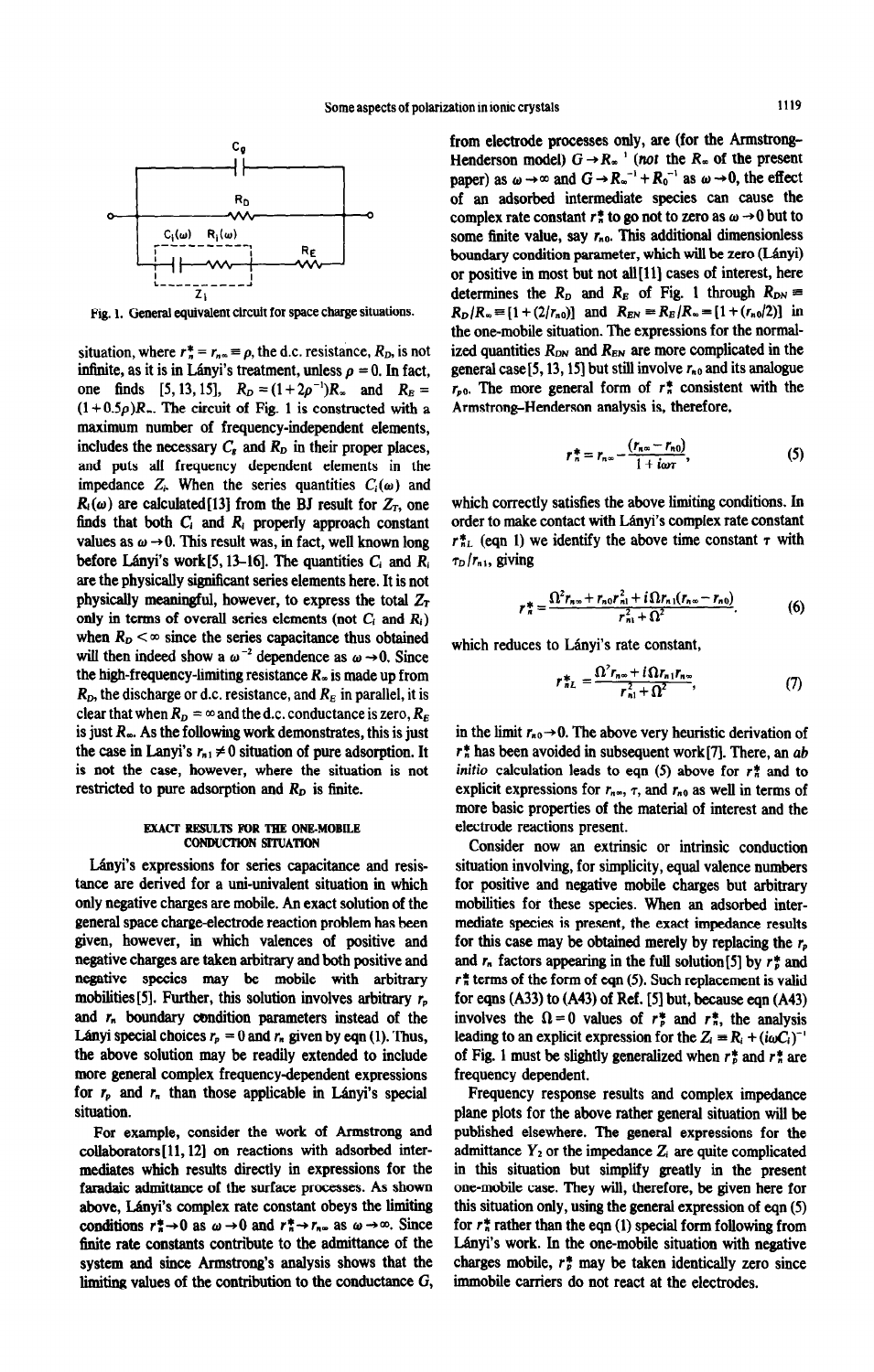"N." Normalize capacitances with  $C_s$  and resistances and the  $\Omega \rightarrow 0$  limit,  $C_{P0} = C_{i0} + C_s$ , is, in normalized form, impedances with  $R_{\infty}$ . If  $\mu_n$  and  $\mu_p$  are the mobilities of the mobile species, the present one-mobile limit involves  $\pi_m \equiv \mu_n / \mu_p \rightarrow \infty$ . The parameter  $\pi_z = z_n / z_p$  of the general theory is unity here in the equal valence number case. Thus,  $C_{P0}$  will greatly exceed  $C_0 = M_1C_8$  when

$$
\delta_n = n_0/(n_0 + p_0), \qquad (8)
$$

and  $n_0$  and  $p_0$  are equilibrium bulk values of the negative (14) and (15). and positive charge concentrations. In the  $\pi$  = 1 intrinsic These results agree with earlier ones[5, 13, 15] when

 $[\epsilon kT/4\pi(z_e)^2(n_0+p_0)]^{\frac{1}{2}}$ . Note that  $M(\delta_n)^{\frac{1}{2}} = M_1$  when  $\pi_z =$  is a required result here when  $r_{n_0}$  and  $\beta$  are both zero

$$
t_2 \equiv M\theta_2 \coth (M\theta_2) - 1
$$
  
=  $M_1(1 + i\Omega)^{\frac{1}{2}} \coth [M_1(1 + i\Omega)^{\frac{1}{2}}] - 1,$  (9)

$$
r_{nm} \equiv (r_{n\infty} - r_{n0}). \tag{10}
$$

Then, the exact expression for  $Y_{iN} = Z_{iN}^{-1}$  when  $\pi_m \rightarrow \infty$  is

$$
Y_{iN} = (i\Omega g_{n0}^{-2})[t_2(1+i\Omega)^{-1} + 0.5\xi_{na}r_{nm}(1+i\Omega\xi_{na})^{-1}],
$$

$$
g_{n0} = 1 + 0.5r_{n0}, \tag{12}
$$

$$
\xi_{na} \equiv r_{n1}^{-1} \equiv \tau / \tau_D. \tag{13}
$$

To obtain the special Lányi situation, it is only necessary to let  $r_{n0} \rightarrow 0$ . Incidentally, Lányi makes the approximation PARAMETER VALUES ctnh  $[M_1(1+i\Omega)] \cong 1$ , adequate when  $M_1 \ge 1$ , the usual In comparing theory with Lányi's experimental results

$$
C_{iN0} = g_{n0}^{-2} [s + \beta], \qquad (14)
$$

$$
R_{iN0} = g_{n0}^2 \bigg[ \frac{(0.5r_1 - 1) + \xi_{n\alpha}\beta}{(s + \beta)^2} \bigg],
$$
 (15)

$$
s = M_1 \coth (M_1) - 1 = r_1 - 1, \tag{16}
$$

$$
\beta = 0.5 \xi_{na} r_{nm}.
$$
 (17)

Consider normalized quantities, denoted by a subscript When  $r_{n0} = 0$ ,  $\beta = M_1 \alpha$ . The total parallel capacitance in

$$
C_{PN0} = (1 - g_{n0}^{-2}) + g_{n0}^{-2}(r_1 + \beta). \tag{18}
$$

Then let  $z_n = z_p \equiv z_c$ . Simplification in the  $\pi_m \to \infty$  limit is  $g_n^2(r_1 + \beta) \ge M_1$ . When  $r_n \le 1$  and  $\ll r_n$  as well, this easiest when the  $\theta_1^2$  eigenvalues of the theory are chosen condition reduces to  $\alpha \geq 1$  for the usual  $M_1 \geq 1$  situation. as in eqns (A7) and (A8) of Ref. [15]. Then  $\theta_1^2 \rightarrow i\infty$  and Specific adsorption, where  $\alpha$  can be much larger than  $\theta_2^2 \rightarrow \delta_n(1 + i\Omega)$ , where here unity, can thus lead to a total low frequency capacitance much greater than the ordinary double layer capacitance  $C<sub>0</sub>[8, 9–12]$ . The specific adsorption capacitance and resistance arise from the terms involving  $\beta$  in eqns (11),

conduction situation,  $n_0 = p_0$ , while when the system is  $\beta = 0$ . In particular, when  $r_{n0} = 0$  the resulting value of strongly *n*-type extrinsic, as in Lányi's doped NaCl case,  $C_{P0}$ , namely  $r_1C_e$ , is just the exact, two-electrode diffuse  $n_0 \ge p_0[5]$ .<br>Next, define  $M = l/2L_D$ , where  $L_D = L_{D2}$  the limit of small applied potential difference [17, 18]. This Next, define  $M = l/2L_D$ , where  $L_D = L_{D2} =$  the limit of small applied potential difference [17, 18]. This 1 and  $L_{D1}$  is generalized to include z<sub>r</sub>. Let since then  $r_n^* = 0$  at all frequencies, a complete blocking situation.

When  $r_{n0} = 0$  and  $\beta \neq 0$ , there should be correspondence between Lányi's results and those above. In the  $r_{n0}=0$ case, but not otherwise, one may identify Lányi's  $R_s$  and and and c<sub>s</sub> with the present  $C_s$  with the present  $R_i$  and  $C_i$ . Lányi's approximate result for  $R<sub>S</sub>$  may be written in the form

$$
R_{S}/R_{\infty} = R_{SN} = (2M_{1})^{-1} \left[ \frac{r_{n1}^{2}(1+2r_{n1}^{-1}\alpha)+\Omega^{2}}{r_{n1}^{2}(1+\alpha)^{2}+\Omega^{2}} \right].
$$
 (19)

Equations (3) and (19) do, in fact, agree with (14) and (15), (11) respectively, for  $\Omega \rightarrow 0$  when Lányi's assumption  $M_1 \ge 1$ where is made. Then  $r_1 \cong M_1 \cong s$ . The exact results for  $C_{iN}$  and  $R_{iN}$  which follow immediately from eqn (11) may be shown to reduce to eqns (3) and (19), respectively, under the following conditions: (a)  $r_{n0} = 0$ ; (b) $M_1 \ge 1$ ; (c)  $M_1 \ge r_{n}$ ; and (d)  $\Omega \ll 1$ ; and (e)  $\xi_{na} \gg 1$ . All these conditions are well satisfied in Lányi's work. Equations (3) and (19) should not be used in place of (11), when some of these conditions are not satisfied.

experimental case. for NaCl, it is of interest to consider the magnitudes of As before, let a subscript 0 denote the  $\Omega \rightarrow 0$  limit. It various quantities which occur in the theory yet are not immediately follows from (11) that directly specified by Lányi. From Lányi's theoretically expected value of  $C_0$ ,  $\sim 0.8 \ \mu\text{F/cm}^{-2}$  at 400°C, one obtains  $L_{D1} \approx 33.2$  Å on taking  $\epsilon = 6$  for NaCl. In turn, this result yields  $n_0 \approx 1.74 \times 10^{18}$  cm<sup>-3</sup>, slightly smaller than the value and  $\sigma$  2.24  $\times$  10<sup>18</sup> cm<sup>-3</sup> expected for 100 ppm doping with  $\left[\frac{(x-1) + \xi_{n\alpha}\beta}{(s + \beta)^2}\right]$ , CaCl<sub>2</sub> and no association. (Lányi erroneously quotes  $\left[\frac{(x+ \beta)^2}{(s + \beta)^2}\right]$ , (15)  $1.25 \times 10^{18} \text{ cm}^{-3}$  instead of 2.24  $\times 10^{18} \text{ cm}^{-3}$ ). It is not entirely clear what value I any entirely clear what value Lányi found for bulk conducwhere tance at 400°C. Using his lower quoted value of  $2.5 \times 10^{-6}$  (ohm-cm)<sup>-1</sup>, one finds  $D_n \simeq 4.04 \times 10^{-7}$  cm<sup>2</sup>/sec from the present value of  $n_0$ . With  $l = 0.1$  cm, one obtains  $C_s \approx 5.31$  pF/cm<sup>2</sup> and  $G_\infty = 2.5 \times 10^{-5}$  mho/cm<sup>2</sup>, leading to and  $\tau_D \approx 2.13 \times 10^{-7}$  sec and  $M_1 \approx 1.51 \times 10^5$ . This value of  $\tau_D$ corresponds, for  $\Omega = 10^{-5}$ , to a frequency of about 7.5 Hz. On employing Lányi's values of  $k_0 = 3.9 \times 10^{-7}$  cm/sec and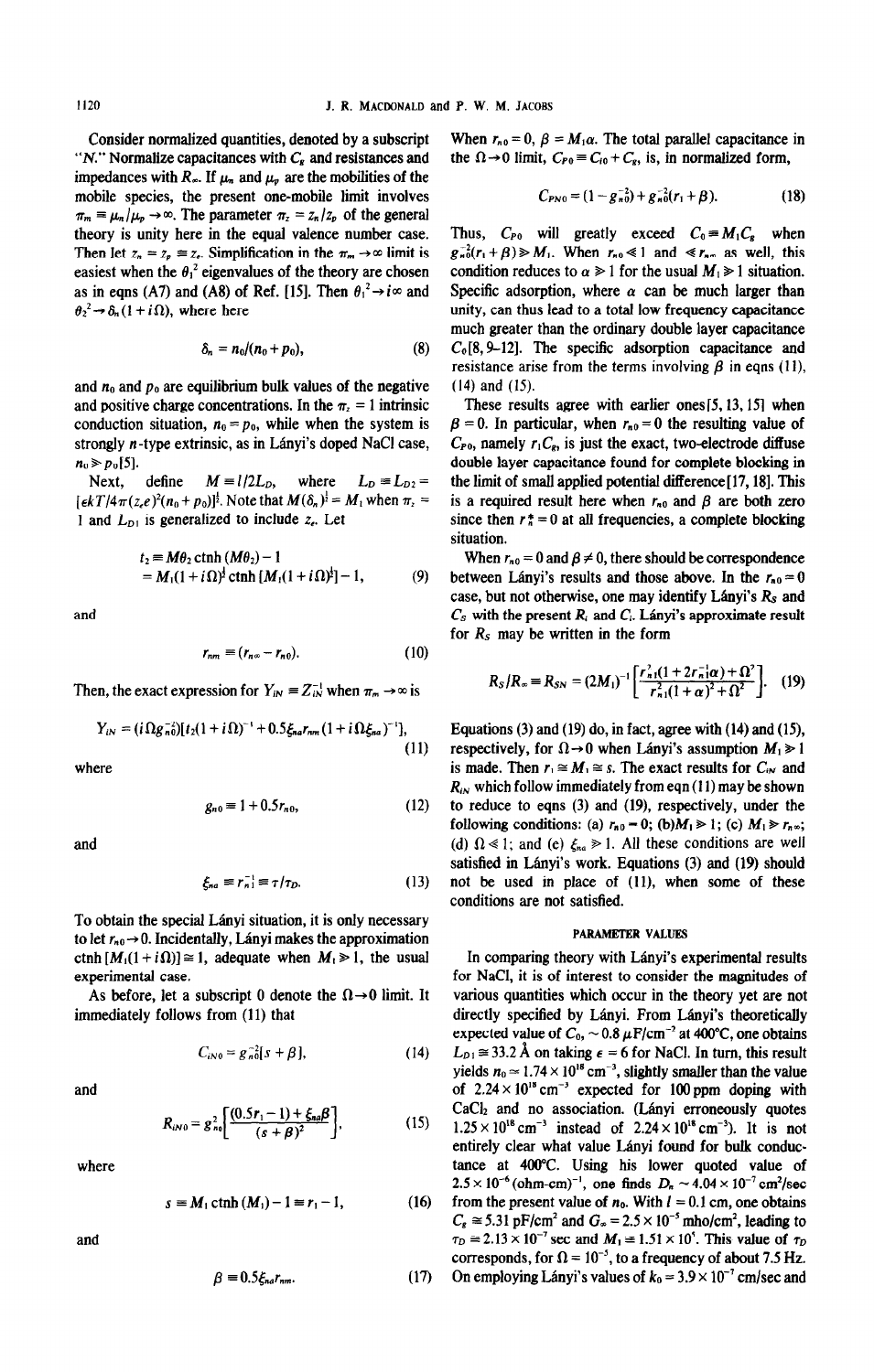$(k, l_0) = 0.85$  sec<sup>-1</sup>, one finds  $L_r \approx 4.59 \times 10^{-7}$  cm, yielding  $\alpha \approx 1.38$ . It follows from this result and the above value of  $M_1$  that  $(r_{n\infty}/r_{n1}) \approx 4.16 \times 10^5$ . On the other hand, the relation  $(r_{n\infty}/r_{n\text{1}}) = (1/\tau_D D_n)L_r$ , yields 5.34 × 10<sup>5</sup>, showing a small discrepancy in some of the above input figures. Agreement is adequate in view of the uncertainty in some of these figures. The relations  $r_{n\infty} = (l/D_n)k_0$  and  $r_{n\infty} =$  $\tau_D(k_r/l_0)$  finally yield  $r_{n,\infty} \approx 0.097$  and  $r_{n,\infty} \approx 1.81 \times 10^{-7}$ .

In order to account for his experimental results using a form of eqn (3), Lányi required values of  $C_0$  and  $\alpha$  about 25 times larger than those above. He heuristically achieved them by reducing the  $L_{D1}$  appearing in the expression for  $C_0$  and the first form given for  $\alpha$  in eqn (4) by the factor  $exp(-e\phi_0/2 kT)$ , where  $\phi_0$  is a Frenkellayer static potential difference between the free surface of the material and the bulk[l9]. His assumed value of  $\phi_{\infty} = -0.39$  volt yields 28.8 for the above factor at  $T = 400^{\circ}$ C. Then  $M_1 \approx 4.35 \times 10^{\circ}$  and  $\alpha$  becomes 39.9. It is likely that this method of introducing  $\phi_{\infty}$  will at best be a poor first approximation [S, 191, but it will be followed here since no exact approach is yet available. The 28.8 **factor leads to**  $\tau_p \approx 2.57 \times 10^{-10}$  **sec and to**  $r_{n,1} \approx 2.18 \times 10^{-10}$ **.** It appears that somewhat better agreement with Lányi's experimental results for  $C_s(\omega)$  of NaCl may be obtained with the slightly different choices  $M_1 = 3 \times 10^6$  and  $r_{n1} = 5.05 \times 10^{-10}$ , leading to  $\xi_{n\alpha} = 1.98 \times 10^{9}$ . These values, together with  $r_{n\infty} = 0.097$  and  $\chi = 2000$  will be employed in the subsequent calculations. Here  $\chi$  is a measure of the extrinsic/intrinsic concentration ratio[S]. Theoretical results are essentially independent of  $|x|$  in the strongly extrinsic region where  $|\chi| \ge 10^2$ . The value of  $\alpha$  following from the above choices is 32.01.

#### **NUMERICAL RESULTS AND DISCUSSION**

**The** above numerical values of the parameters have been used in a computer program to calculate  $Z_{TN}$  and related quantities using eqn (11) for the one-mobile case. Figure 2 shows some of the results as a function of normalized frequency  $\Omega$ . Here the normalized parallel quantities  $C_{PN}$  and  $G_{PN}$  follow from  $Y_{TN} = Z_{TN}^{-1}$  $G_{PN} + i\Omega C_{PN}$ , and, in the  $r_{B0} = 0$  case,  $R_{DN} = \infty$ ,  $R_{EN} = 1$ , and  $Z_{TN} = (Z_{iN} + 1)/[1 + i\Omega(Z_{iN} + 1)].$ 

Figure 2 shows that at sufficiently large  $\Omega$ ,  $R_{IN}$  and  $C_{PN}$ are both proportional to  $\Omega^{-2}$ . C<sub>PN</sub> here reaches its highfrequency limiting value of unity by  $\Omega \sim 10^{-2}$ . At this same value of  $\Omega$ ,  $R_{IN}$  has substantially reached the limiting value of  $(2M_1)^{-1} \approx 1.667 \times 10^{-7}$  which follows from eqn  $(19)$ . It turns out that the approximate eqns  $(3)$ and (19) yield results for  $C_{SN} = C_s/C_0 = C_{iN}$  and  $R_{SN} =$  $R_{\text{UV}}$  for the present parameter values within better than one per cent of the exact values for the range  $0 \leq \Omega \leq 10^{-1}$ . The true  $C_{uN}$  and  $R_{uN}$  values begin to drop below the Lányi high-frequency limiting values, however, for  $\Omega > 10^{-1}$  and are about 10% lower by  $\Omega = 1$ . Such drops are usually not significant, however, since most interesting behavior occurs for  $\Omega$  < 1.

It is the presence of specific adsorption  $(\alpha > 0)$  which causes  $R_{\text{IN}0}$  to be large here and  $C_{\text{IN}}$  and  $C_{\text{PN}}$  to rise above their essentially common  $\Omega \rightarrow 0$  value of  $C_{0N} = M_1 =$  $3 \times 10^6$  when  $\alpha = 0$ . The approximate  $\Omega^{-3/2}$  frequency dependence of  $C_{PN}$  and  $C_{IN}$ , apparent in the figure has been observed experimentally fairly frequently. Its appearance is insufficient evidence to ensure that specific adsorption is present, however, since it has been shown $[13, 15]$  that similar behavior can occur when both positive and negative charges are mobile and  $r_n^*$  is real and constant. Detailed analysis of experimental results over a wide frequency range will, in general, be required to allow discrimination between the various situations which can lead to  $\Omega^{-3/2}$  behavior. Further, the limiting  $C_{W}$  slope found for  $\alpha$  appreciably bigger than its present value of 32 is actually  $-2$ , not  $-1.5$ . The  $\approx -1.5$  slope evident in Fig. 2 thus arises here from the limited extent of the  $C_{4N}$  rise and is not an intrinsic feature of specific adsorption.

Although curves such as those in Fig. 2 are useful, an overall view of system response can be obtained by plotting the real and imaginary parts of  $Z_r$  or  $Z_{rN}$  in the complex plane as parametric functions of  $\omega$  or  $\Omega$ , as in Fig. 3. The small left-hand semicircle in Fig. 3 arises from C, and *R, in parallel;* it is a bulk effect, independent of electrode boundary conditions, and occurs for  $\Omega \approx 0.1$ . Only when appreciable structure appears to the right of this semicircle, for  $\Omega \approx 0.1$ , will it generally be possible to explore electrode reaction, adsorption, diffusion, etc. effects[l3,15].



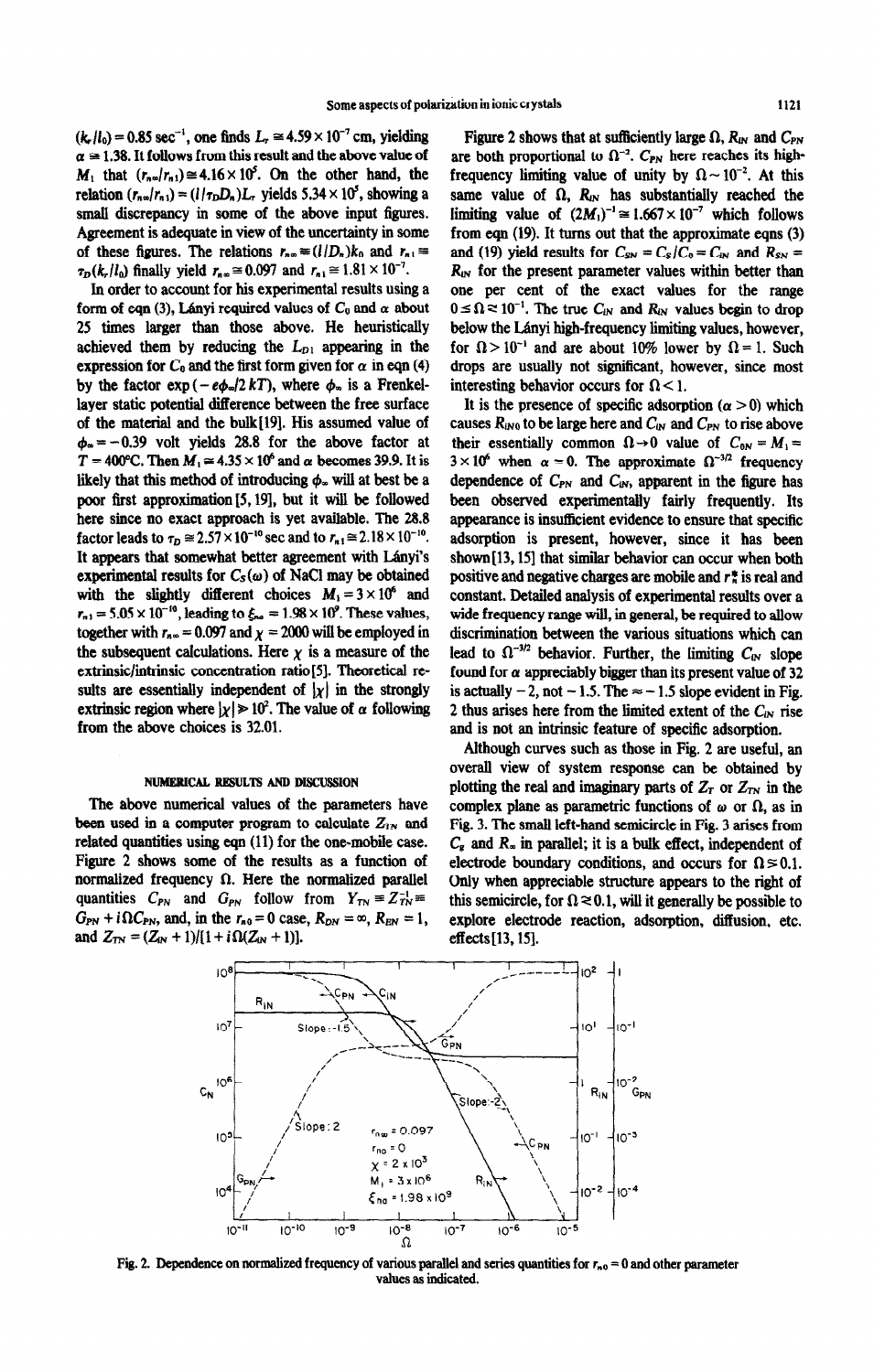18 -  $16 - \chi = 2 \times 10^3$  approximation:  $14$  M<sub>1</sub> = 3 x 10<sup>6</sup>  $_{\rm na}$  = 1.98 x 10<sup>9</sup>  $\overline{2}$  $10^{-9}$  $IM(Z_{TN})$  $10^{-8}$  $\overline{10}$ 8 6  $10^{-9}$ 4 O Ю  $\overline{c}$  $\delta_{\rm c}$  $\frac{6}{6}$   $\frac{1}{2}$   $\frac{1}{4}$   $\frac{1}{6}$   $\frac{1}{8}$   $\frac{1}{12}$   $\frac{1}{14}$   $\frac{1}{12}$   $\frac{1}{12}$   $\frac{1}{12}$   $\frac{1}{12}$   $\frac{1}{12}$   $\frac{1}{12}$   $\frac{1}{12}$   $\frac{1}{12}$   $\frac{1}{12}$   $\frac{1}{12}$   $\frac{1}{12}$   $\frac{1}{12}$   $\frac{1}{12}$   $\frac{1}{$ 2 6 8  $\frac{12}{(Z_{TN})}$ 22  $|4$ 16 18 20

of  $Z_{\tau\tau}$  for two values of  $r_{\tau\tau}$ .

Figure 3 includes curves for both  $r_{n\infty} = 0.097$  and  $r_{n\infty} = 0.2$ . They show a vertical capacitive rise in  $-\text{Im}(Z_{TN})$  as  $\Omega$  decreases, occurring at a specific real value of  $Z_{TN}$  which will be designated  $R_{CN}$ . This rise involves the normalized capacitance  $C_{PN0} = 1 + C_{N0}$  and approaches the vertical line at  $Re(Z_{TN}) = R_{CN}$  asymptotically. Here  $R_{CN} \equiv 1 + R_{IN0}$ , where  $R_{IN0}$  is given by eqn (15) with  $r_{n0} = 0$ . The points marked on the  $Re(Z_{TN})$  axis show the circle centers for the right-hand semicircles of Fig. 3. The unmarked points on the curves occur at  $\Omega$  values  $\sqrt{10}$ times the next marked smaller  $\Omega$  value. It is clear from Fig. 3 that when  $R_{IN0} \ll 1$ , so  $R_{CN} \approx 1$ , there will be no significant right-hand semicircle. This semicircle can thus substantially disappear for large  $r_{n_{\infty}}$ , since  $R_{iN0}\rightarrow(2/r_{n_{\infty}})$ for  $\beta \geq s$  when  $r_{n0} = 0$ .

It has already been shown that in many specific cases of interest the general equivalent circuit of Fig. 1 may be transformed with good approximation into a Maxwell-Wagner type of circuit made up of several parallel *RC*  circuits in series[l5]. The present results are no exception. One finds for  $M_1 \geq 1$  that the equivalent circuit of Fig. 4, which involves only frequency-independent elements, is a very good approximation to the exact circuit which, of course, involves the frequency dependent  $R_i$ and  $C_i$  elements. The parallel section on the left is entirely associated with bulk relaxation effects. The second parallel section arises from ordinary electrode reaction effects in the present  $r_{n0} = 0$  case where  $R_{iN0} \approx 2/r_{n\infty}$ . Then both elements of this section are the same as those found earlier<sup>[15]</sup> for the pure electrode reaction case. Finally, the last series capacitance takes account of specific adsorption. When  $r_{n-1} \rightarrow 0$ , this capacitance becomes infinite,  $R<sub>D</sub>$  becomes finite, and no specific adsorption effects remain.

 $C_{q}$  $C_0$  $C_{10}$  $R_{\infty}$  $R_{io}$ 

Fig. 4. Approximate form of the general equivalent circuit of Fig. 1 in the present  $M_1 \ge 1$  case.

The following numerical results for the  $r_{n} = 0.2$  case  $r_{\text{no}} = 0$   $r_{\text{no}} = 0.2$   $r_{\text{no}} = 0.097$  demonstrate the quality of the present equivalent circuit

| $\Omega$  | $Z_{TN}$                                                         |
|-----------|------------------------------------------------------------------|
| $10^{-7}$ | $\begin{cases} 1.997 - 2.996 i \\ 2.024 - 3.031 i \end{cases}$   |
| $10^{-8}$ | $\begin{cases} 9.924 - 3.135 i \\ 9.945 - 3.102 i \end{cases}$   |
| $10^{-9}$ | $\begin{cases} 10.695 - 5.262 i \\ 10.695 - 5.257 i \end{cases}$ |

*The* top numbers of each pair are the exact results; the bottom numbers are the appropriate ones following from the equivalent circuit of Fig. 4 together with eqns (14) and (15) for  $C_{N0}$  and  $R_{N0}$ , respectively. As usual,  $C_0 = M_1 C_8$ . A generalized, slightly more accurate circuit applicable when charges of both signs may be mobile will be presented in a later paper.

Frequently in the past, the admittance  $Y_T$  has been plotted in the admittance plane or the effective complex dielectric constant, which is proportional to  $(i\omega)^{-1}Y_T$ , has been plotted in the complex plane as Argand diagrams. It is worth emphasizing that whenever the equivalent circuit can be well approximated by a series combination of parallel *RC* circuits each associated with a single, well-defined physical process as in Fig. 4, it is more natural and preferable to plot  $Z_T$  or  $Z_{TN}$  in the complex impedance plane instead of  $Y_T$  or  $Y_{TN}$ . Then, each parallel section can contribute a separate arc in the plane, provided the time constants of the sections are sufhciently well separated. Plotting  $Y_T$  or  $(i\omega)^{-1}Y_T$  instead mixes together the effects of the separate parallel sections and renders analysis considerably more difficult, particularly when more than two sections are present. Even when the arcs in the impedance plane are not semicircles with centers on the real axis or when the time constants are close enough together to give some melding of arcs, impedance plane plotting is usually preferable to either of the other types of plots.

It is important to note that the general approach of Ref. [5], illustrated herein, can involve an  $r_n^*$  of any form and frequency dependence, not just the  $r_n^*$  of eqn (5). It also takes direct and integral account of any diffusion of the charged species to and from the electrode without the necessity of the somewhat *ad hoc* later introduction of such diffusion by Armstrong[12]. On the other hand, neither the present procedure nor those of Lanyi and Armstrong account explicitly for any diffusion (in/on the electrode) of the intermediate species. In Armstrong's situation, it is assumed that both unadsorbed species are in the (liquid) solution and that both may diffuse. Because the present work takes proper account of the motion of the charged species in the material of interest, it automatically leads to such quantities as  $C_s$ ,  $R_p$ ,  $R_a$  and  $C_0$ rather than requiring them to be added heuristically to the equivalent circuit, as in Armstrong's case.

The impedance and capacitance behavior of space charge systems with charge of one or both signs mobile and the  $r_n^*$  of eqn (5) will be considered in detail elsewhere for various values of  $r_{n0}$ ,  $r_{n}$  and  $\xi_{na}$ . It will be shown that